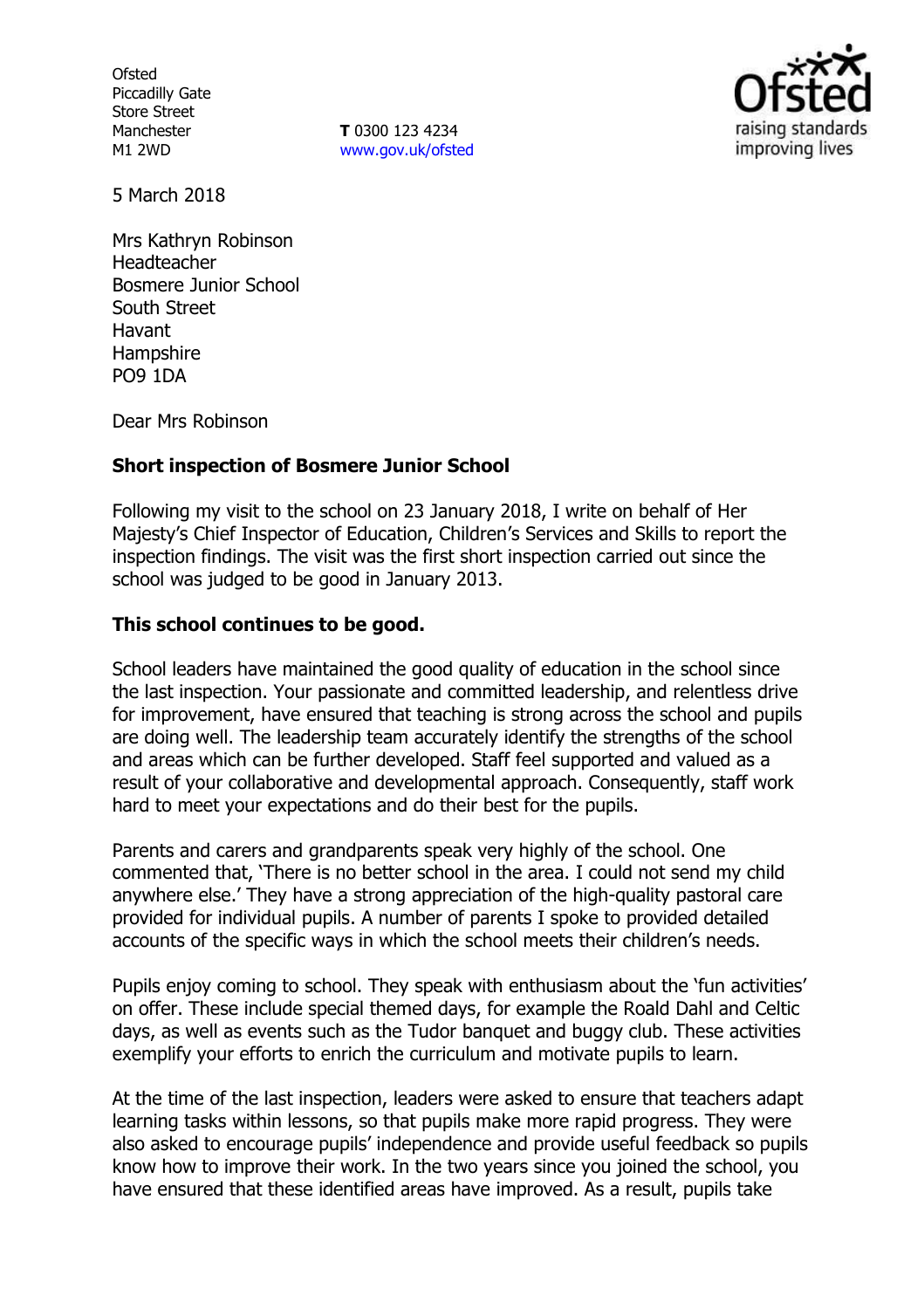

more responsibility for their learning, particularly in English and mathematics. Teachers provide work at the right level and frequently adapt tasks within lessons, if required. Teachers' feedback is purposeful and enables pupils to improve their work. As we agreed, teachers could, at times, move the most able pupils on more quickly. Although pupils demonstrate independence in the core subjects, they do not show the same confidence in their learning across the curriculum.

Outcomes at the end of key stage 2 in 2017 were good. However, leaders rightly identified that pupils' progress and attainment in reading were slightly less strong than in writing and mathematics. The most able pupils, particularly those from disadvantaged backgrounds, do not always achieve the higher standards of which they are capable. Your action to improve outcomes in reading is bringing about improvement. There is more to do to fulfil the potential of some of the most able pupils.

# **Safeguarding is effective.**

Senior leaders and governors have ensured that safeguarding arrangements are fit for purpose and that pupils are kept safe. The procedures for recruiting staff are robust. Leaders ensure that all adults who work or volunteer in school have been through thorough and appropriate safeguarding checks. Governors monitor these processes each term and ensure that they are as rigorous as possible.

Safeguarding training ensures that every member of staff knows what to do in the event of a concern. The designated safeguarding lead follows up reported concerns with determination to ensure that pupils' needs are met. The school's work with outside agencies is very effective and pupils are supported well. Record-keeping is rigorous and information-sharing between leaders and staff is consistently strong.

Pupils have a good understanding of how to keep themselves safe. They were keen to share their understanding of bullying, including cyber bullying. Pupils commented that bullying does not really happen at Bosmere, but that if a pupil upsets another pupil, it is sorted out straight away.

# **Inspection findings**

- Leaders and governors have a strong understanding of teaching and learning across the school. Through effective coaching and mentoring, you have developed middle leaders so that they know the strengths and next steps for their areas of responsibility. They are working successfully with teachers to improve practice further. Governors are very involved in school life. They volunteer in the school, for example by helping in class or running clubs after school. However, they successfully separate this from their governor role, so that they provide useful challenge and hold you effectively to account.
- Leaders check on the quality of teaching regularly, identify what could be further improved and provide coaching for staff. In turn, staff are reflective and constantly look for ways to improve their practice. Leaders' focus on high-quality feedback from teachers, both verbal and written, brings about visible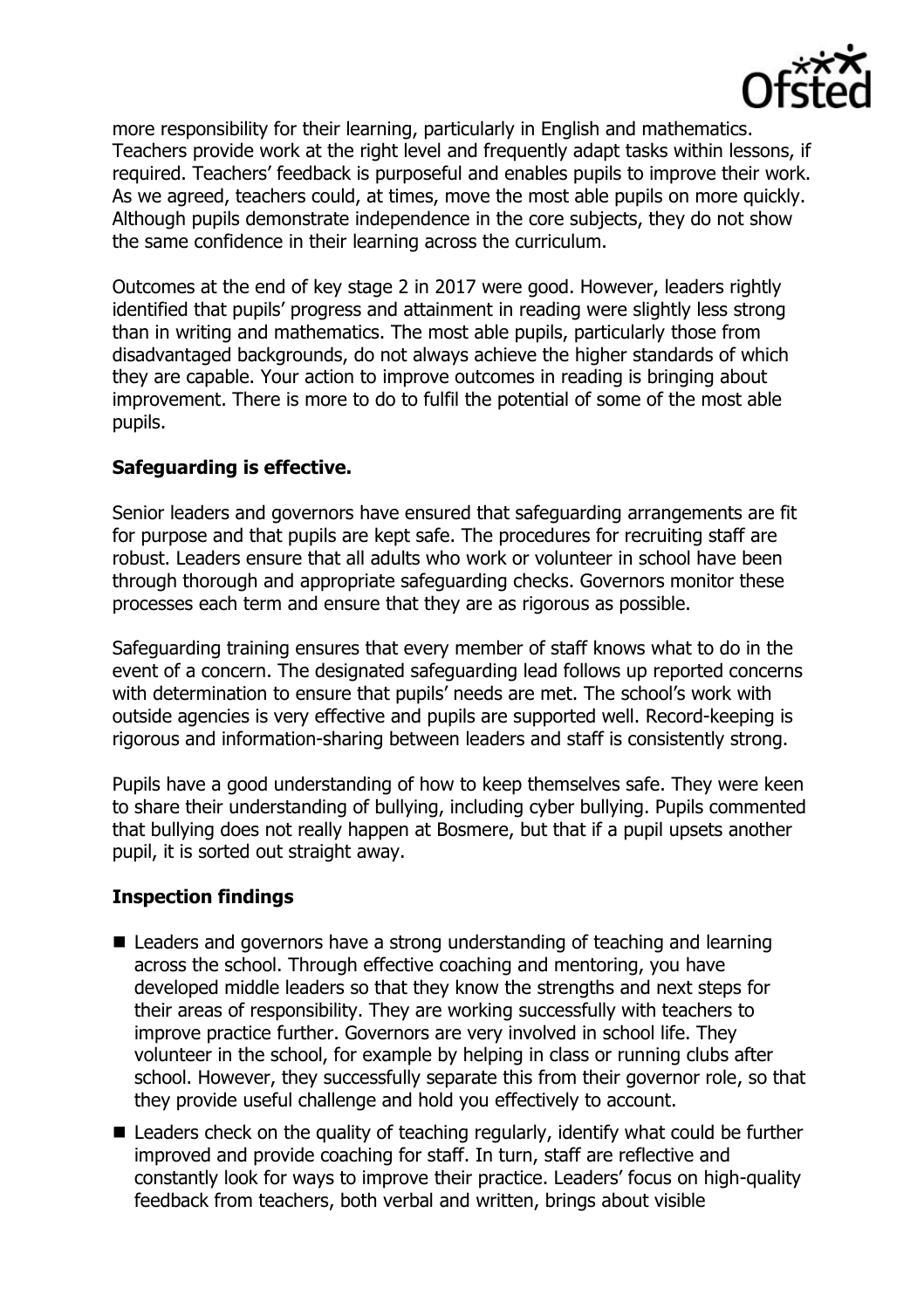

improvements in pupils' work, although sometimes the most able do not do as well as they could. There has been a significant focus on encouraging pupils to take responsibility for their learning. As part of this, teaching assistants are being trained to use their time to support learning well, without providing pupils with too much help. Pupils know exactly what they are working on to improve in English and mathematics. This determination and commitment to learning from pupils is also evident in some other subjects such as science and history. However, in other areas of the curriculum pupils are less independent.

- Reading has been a focus for development. Through detailed analysis of pupils' reading skills, leaders identified where there were gaps and adapted the school's approach to teaching reading. As a consequence, pupils are attentive in lessons, appreciate opportunities to discuss their answers with their peers, and are confident in sharing their reasoning with the whole class. The work in pupils' books shows that they are improving their skills for reading for meaning, inferring from the text and providing evidence for their thinking.
- When disadvantaged pupils join the school in Year 3, there is a gap between their achievement and that of their peers. Although this gap has reduced in the last two years, the outcomes of this group of pupils continue to be behind that of other pupils nationally. Senior leaders plan carefully how the specific needs of these pupils will be met, and how the funding to support this is used. For example, an extra teacher in each year group supports individuals and groups with their learning. There is also personalised support, such as help with attendance and punctuality. Leaders regularly check how well these pupils, particularly those who are most-able, are doing and ensure that they are a priority in discussions with teachers.

# **Next steps for the school**

Leaders and those responsible for governance should ensure that:

- teachers plan learning tasks and opportunities that will challenge and stretch the most able pupils, particularly those that are disadvantaged, so that more achieve the higher standards
- $\blacksquare$  pupils are encouraged to take responsibility for improving their skills, knowledge and understanding across the curriculum.

I am copying this letter to the chair of the governing body, the regional schools commissioner and the director of children's services for Hampshire. This letter will be published on the Ofsted website.

Yours sincerely

Louise Adams **Ofsted Inspector**